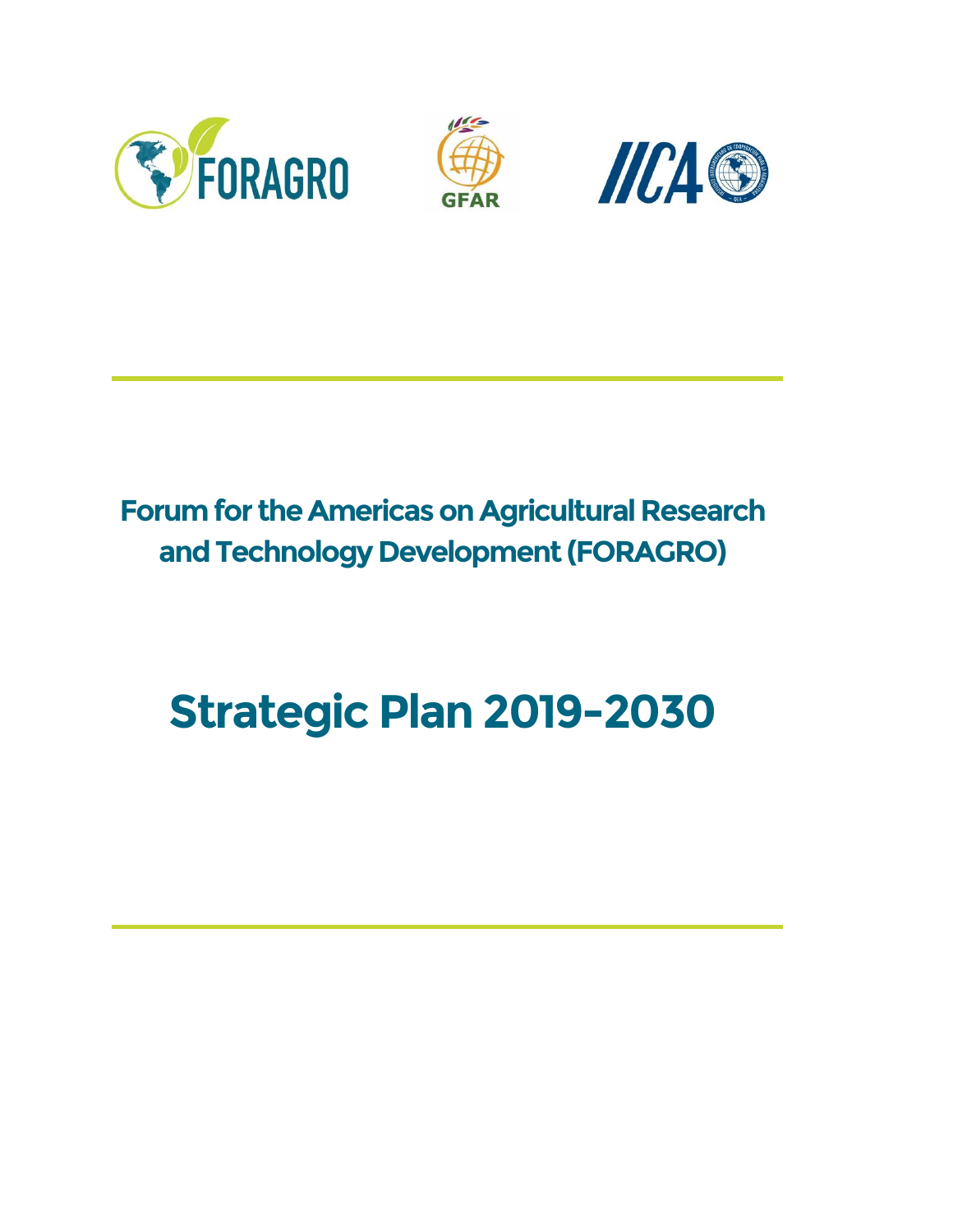## **Contents**

| 1. |                                                                                    |    |
|----|------------------------------------------------------------------------------------|----|
|    |                                                                                    |    |
|    |                                                                                    |    |
|    |                                                                                    |    |
|    |                                                                                    |    |
|    |                                                                                    |    |
|    |                                                                                    |    |
| 2. |                                                                                    |    |
|    |                                                                                    |    |
|    | The desired FORAGRO: Strengths, Weaknesses, Opportunities and Threats (SWOT). 4    |    |
|    |                                                                                    |    |
| 3. |                                                                                    |    |
|    | a.                                                                                 |    |
|    | Relevance as a Forum for discussion and exchange on different aspects of the<br>b. |    |
|    |                                                                                    |    |
|    |                                                                                    |    |
|    |                                                                                    |    |
| 4. |                                                                                    |    |
| 5. |                                                                                    | 13 |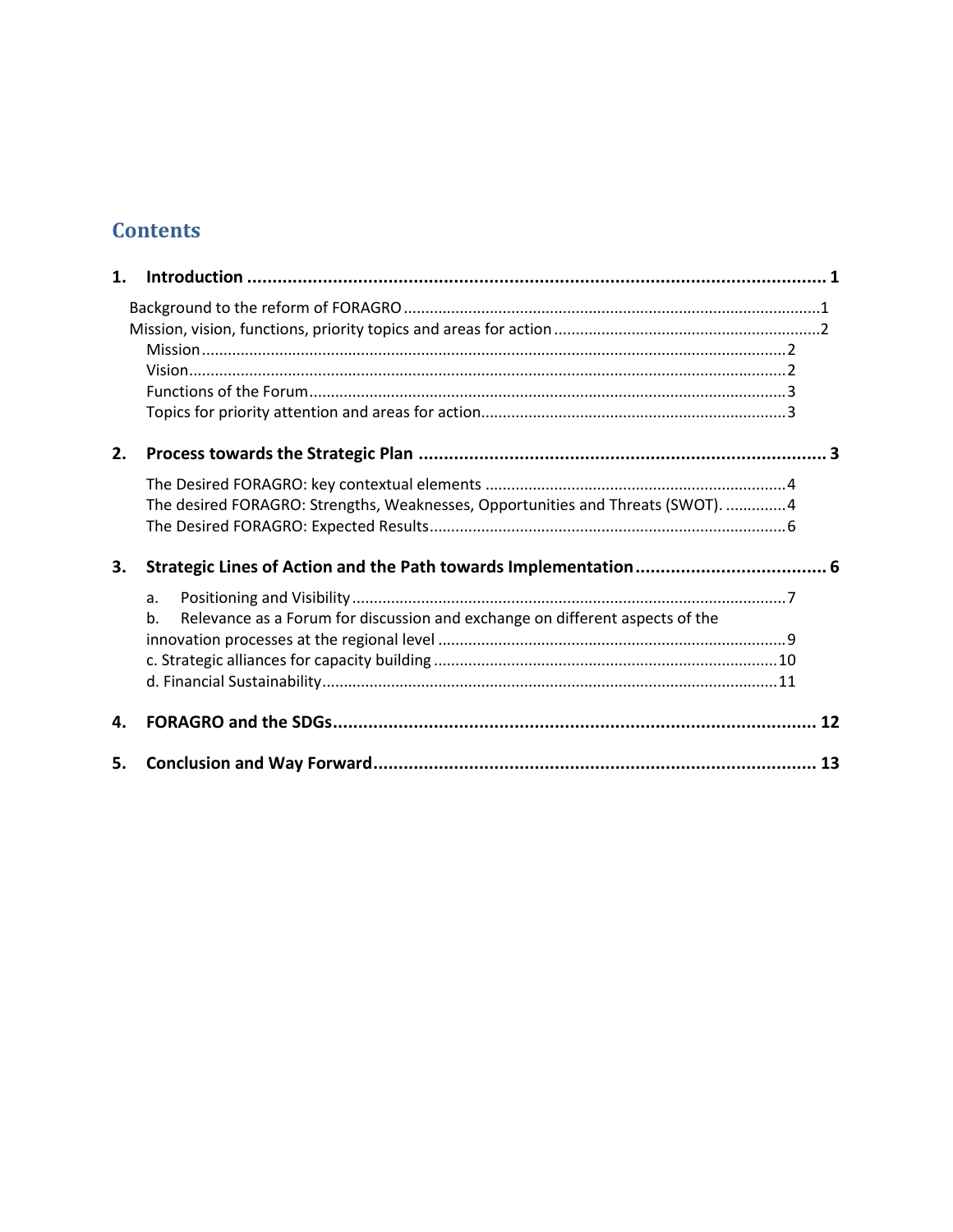## <span id="page-2-0"></span>**1. Introduction**

#### <span id="page-2-1"></span>**Background to the reform of FORAGRO**

The history of the Forum for the Americas on Agricultural Research and Technology Development (FORAGRO) has been linked to the rapid evolution over the last two decades of the institutional framework for international cooperation on issues relating to agricultural innovation. In the early 1990s, within the context of an increasingly globalized economy, there were some key changes that influenced the emergence of a sustainable and inclusive development model, as well as the transition from the linear model (research  $\rightarrow$  extension  $\rightarrow$ adoption) toward innovation systems. These changes impacted and gave rise to the creation of forums at the global and regional levels.

During the First Regional Advisory Meeting between National Agricultural Research Systems in the LAC Region, held in Bogota in 1996, the creation of a Regional Forum for Agricultural Research and Technology Development was proposed. At the Ninth Regular Meeting of the Inter-American Board of Agriculture (IABA), held in October 1997, there was support for the creation of FORAGRO, and the Inter-American Institute for Cooperation on Agriculture (IICA) was entrusted with the establishment of a Secretariat to support its operation. Additionally, during the same period, a group of development agencies in the area of science and agricultural innovation, recognizing the need to adopt a more inclusive cooperation model, joined together to institute a global mechanism for addressing these topics, culminating in the establishment of the Global Forum for Agriculture, Research and Innovation (GFAR) in 1996.

Over the following years, FORAGRO promoted numerous initiatives in different spheres of activity, including participation in a variety of hemispheric discussion mechanisms, regional research agendas, prospective studies, capacity development and sharing of experiences, as well as knowledge management and information, and support for the development of regional mechanisms. FORAGRO was deeply involved in the GFAR processes, with active participation in the Global Conferences on Agricultural Research for Development (GCARD1 and 2).

As time passed, FORAGRO continued to incorporate different spheres of action, primarily in response to concrete demands from the participants. Over the years, several challenges began to emerge, such as the lack of a basic mechanism to finance activities, a clear dispersion of efforts and the need to focus on its strengths, avoiding duplication with other regional entities, and limited participation of certain groups of key actors. It also became clear that the driving force behind FORAGRO was coming primarily from governmental institutions, in this case the National Agricultural Research Institutes (NARI). Although FORAGRO was conceived as an inclusive mechanism, the representative, effective and sustained participation of different groups became a permanent challenge for involving the key actors in the innovation systems.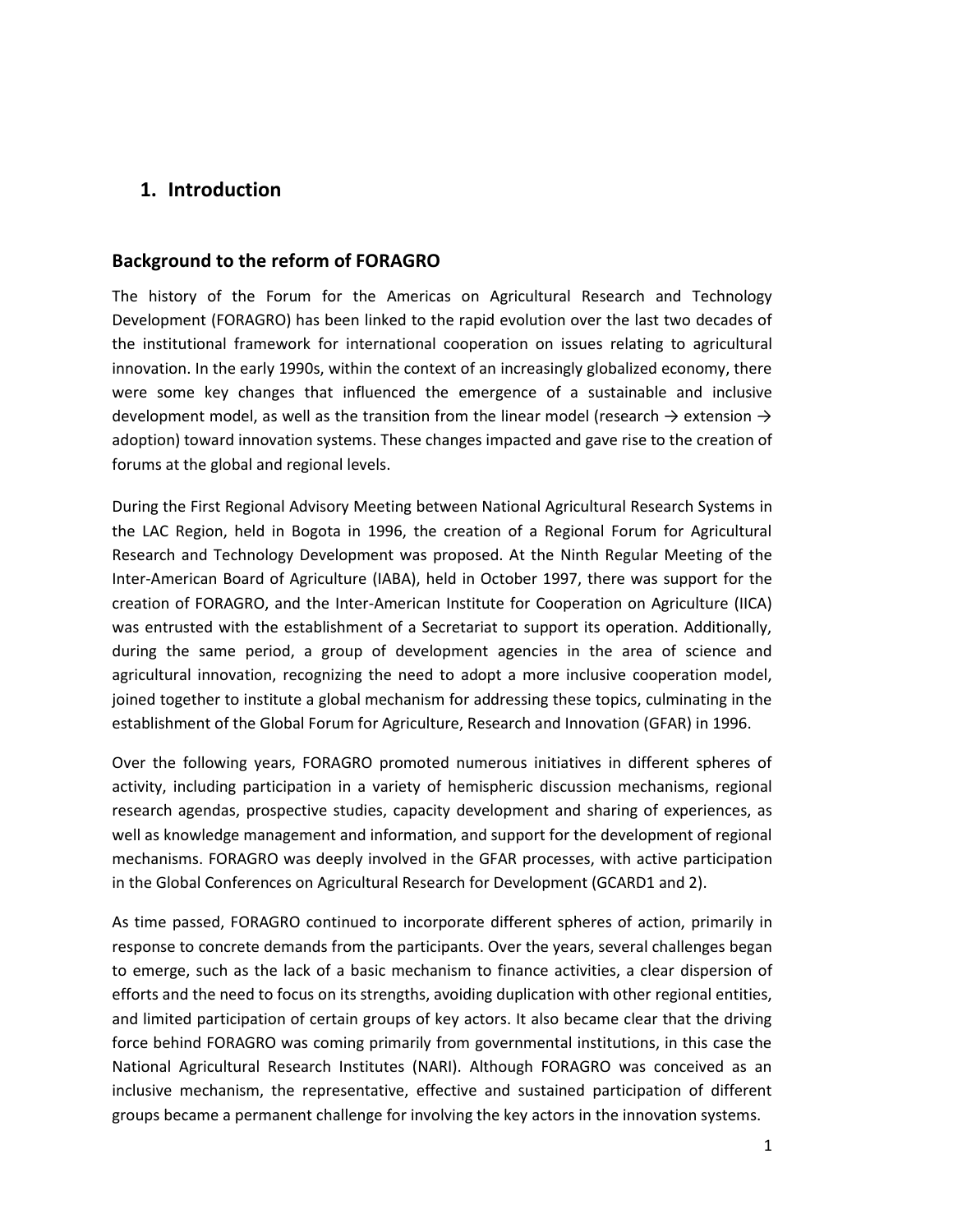At the Fourteenth Session of the Executive Committee (EC) held in Brasilia in 2013, it was agreed to commission an external evaluation of FORAGRO with a view to improving its governance, its participatory nature, as well as aspects of sustainability and communication. In response to the recommendations of the evaluation, it was agreed to continue the process with the formulation of a restructuring plan. The Proposal for a New FORAGRO was presented to the EC at its Sixteenth meeting in Turrialba in November of 2016.

The external evaluation identified the need for adopting a governing model that would make it possible to achieve representation and active participation by the relevant set of actors. Although FORAGRO was conceived as an inclusive mechanism, its governance lacked a participatory mechanism to choose representatives of the members in discussion and decision-making bodies. With the exception of the representatives of the regional INIA, there was no formal system for choosing and replacing representatives from the various sectors. Conceptually, FORAGRO was inclusive and representative, but not so its governance. In practice, it lacked mechanisms of its own to provide true governance for multiple actors.

The first step towards implementing new governance was the creation of an Assembly of Members with inclusive representation from the different groups of actors. Following an open call, the Assembly met for the first time in August 2017 in Costa Rica, where a Charter for [FORAGRO](http://www.foragro.org/sites/default/files/2018-06/FORAGRO%20Charter_English%20version%20of%20what%20was%20signed%20in%20Spanish.pdf) was discussed and approved. At that same meeting, priority topics and areas of action through which the Forum could add value were identified in order to move forward in these areas. A process was also defined in order to select the new Steering Committee. On that occasion, the Assembly authorized IICA to enter into an agreement through a Letter of Understanding with the GFAR in order to obtain financing for initiating a process of strategic planning in order to drive the actions from the Forum to the future.

The Charter provided for the formulation of a 10-year Strategic Plan, as a starting point for the planning processes of FORAGRO.

The mission, vision, and functions of FORAGRO, as established in the Charter, as well as the priority topics defined during the Assembly, are described below.

## <span id="page-3-0"></span>**Mission, vision, functions, priority topics and areas for action**

The vision, mission, and functions of FORAGRO are well defined in its Charter as follows:

#### <span id="page-3-1"></span>**Mission**

To serve as a forum to promote dialogue, actively discuss needs and opportunities, generate analyses and proposals, and bolster partnerships that strengthen the science, technology and innovation systems for sustainable agricultural development in the Americas.

#### <span id="page-3-2"></span>**Vision**

To be recognized as the principal Forum of the Americas where the future of agricultural science, technology, and innovation systems are discussed and shared.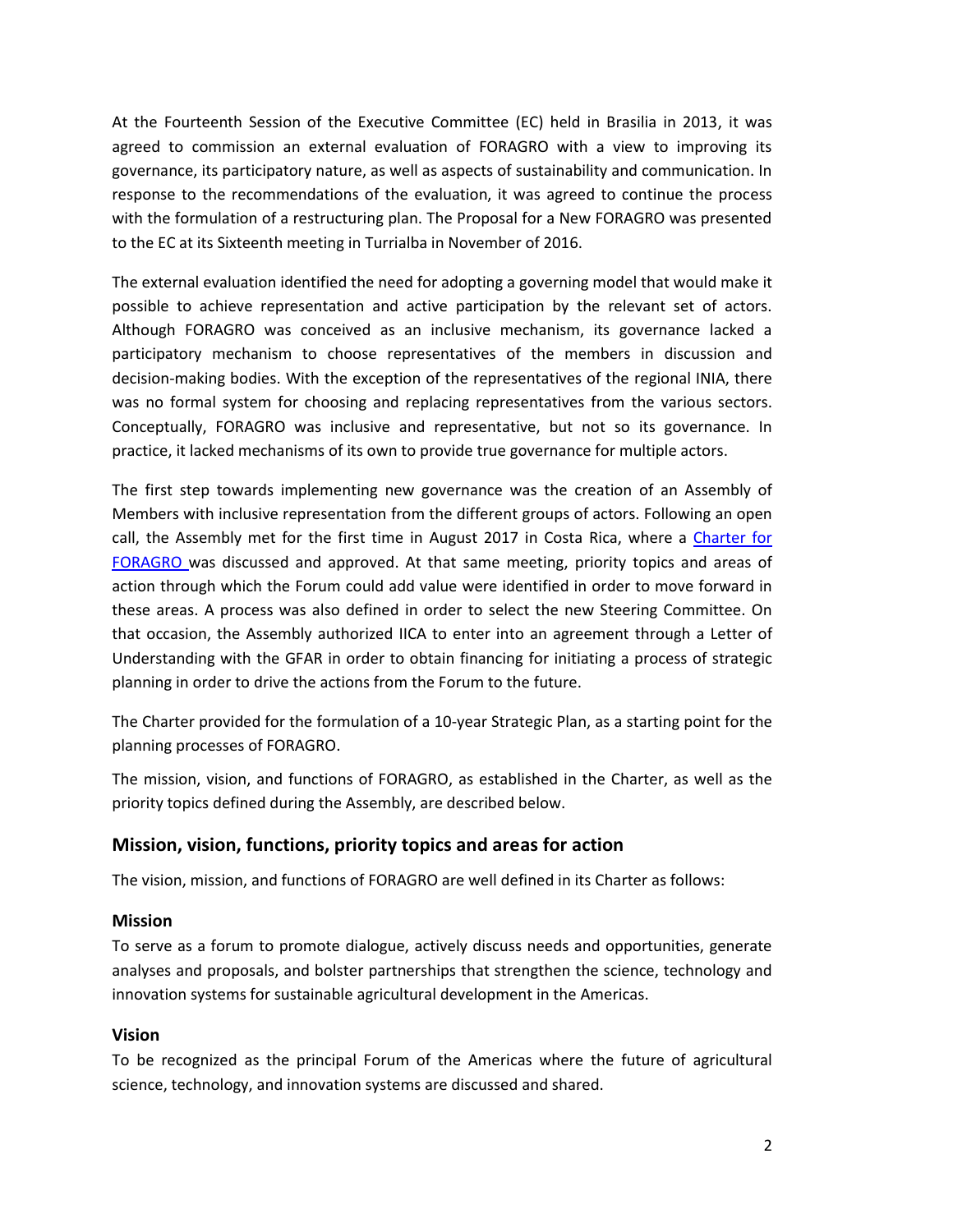## <span id="page-4-0"></span>**Functions of the Forum**

- To drive and promote improvements, sensitize, report, and share information among its clients and with other actors in support of agricultural, agrifood and agroindustrial research, development, and innovation (RDI), and provide fair access to their benefits in order to serve the needs of the sector and the territories of the Americas.
- To generate relevant information and knowledge in the priority topics of RDI in order to contribute to decision making by the political actors, the productive sector, and the scientific/technological system.
- To facilitate inclusive mechanisms for representation of its groups of stakeholders.
- To represent the Americas at the Global Forum for Agricultural Research (GFAR).

## <span id="page-4-1"></span>**Topics for priority attention and areas for action**

The topics for priority attention and the areas for action through which the Forum can add value are summarized in Table 1.

## **Table 1. Topics for priority attention and areas for action as identified by the FORAGRO Assembly**

| <b>PRIORITY TOPICS</b>                                                                           |                                                                                                            |                                                       |                                                                                                                                               |  |  |  |  |  |
|--------------------------------------------------------------------------------------------------|------------------------------------------------------------------------------------------------------------|-------------------------------------------------------|-----------------------------------------------------------------------------------------------------------------------------------------------|--|--|--|--|--|
| Natural resources that<br>support agriculture: soil,<br>water, biodiversity                      | Technological innovation for<br>the environmental,<br>economic and social<br>sustainability of agriculture | Support for<br>innovation in<br>family<br>agriculture | Development of capabilities at<br>multiple levels (research<br>institutions, productive sector,<br>extension systems, governments,<br>actors) |  |  |  |  |  |
| AREAS OF ACTION WHERE FORAGRO CAN ADD VALUE:                                                     |                                                                                                            |                                                       |                                                                                                                                               |  |  |  |  |  |
| Serve as forum for debate - a space where stakeholders can discuss important topics<br>$\bullet$ |                                                                                                            |                                                       |                                                                                                                                               |  |  |  |  |  |

- Provide a space for coordinating actions between organizations and between mechanisms (intra and interregional cooperation)
- Develop discussion papers on major topics in order to provide information for decision-makers
- Facilitate platforms to manage and disseminate knowledge and information.

## <span id="page-4-2"></span>**2. Process towards the Strategic Plan**

 $\overline{a}$ 

The first step in the formulation of the Plan was the organization of a workshop to define the needs, in order to generate inputs and lay the foundation for developing the plan. This exercise, organized jointly with the [first meeting of the new Steering Committee](http://www.foragro.org/en/documentos/minutes-first-meeting-steering-committee-foragro-buenos-aires-argentina-12-april-2018) of FORAGRO in Buenos Aires in April 2018, served to describe, from the standpoint of the participants, the external and internal context of FORAGRO, to explore future scenarios, to define the desired FORAGRO, and to analyze the status quo through an analysis of the Strengths, Weaknesses, Opportunities and Threats (SWOT)<sup>1</sup>, in addition to exploring how to close the gaps and to

 $^1$  The SWOT analysis (Strengths, Weaknesses, Opportunities and Threats) was done to determine where FORAGRO is today, what separates it from the desired FORAGRO and what brings it closer to it.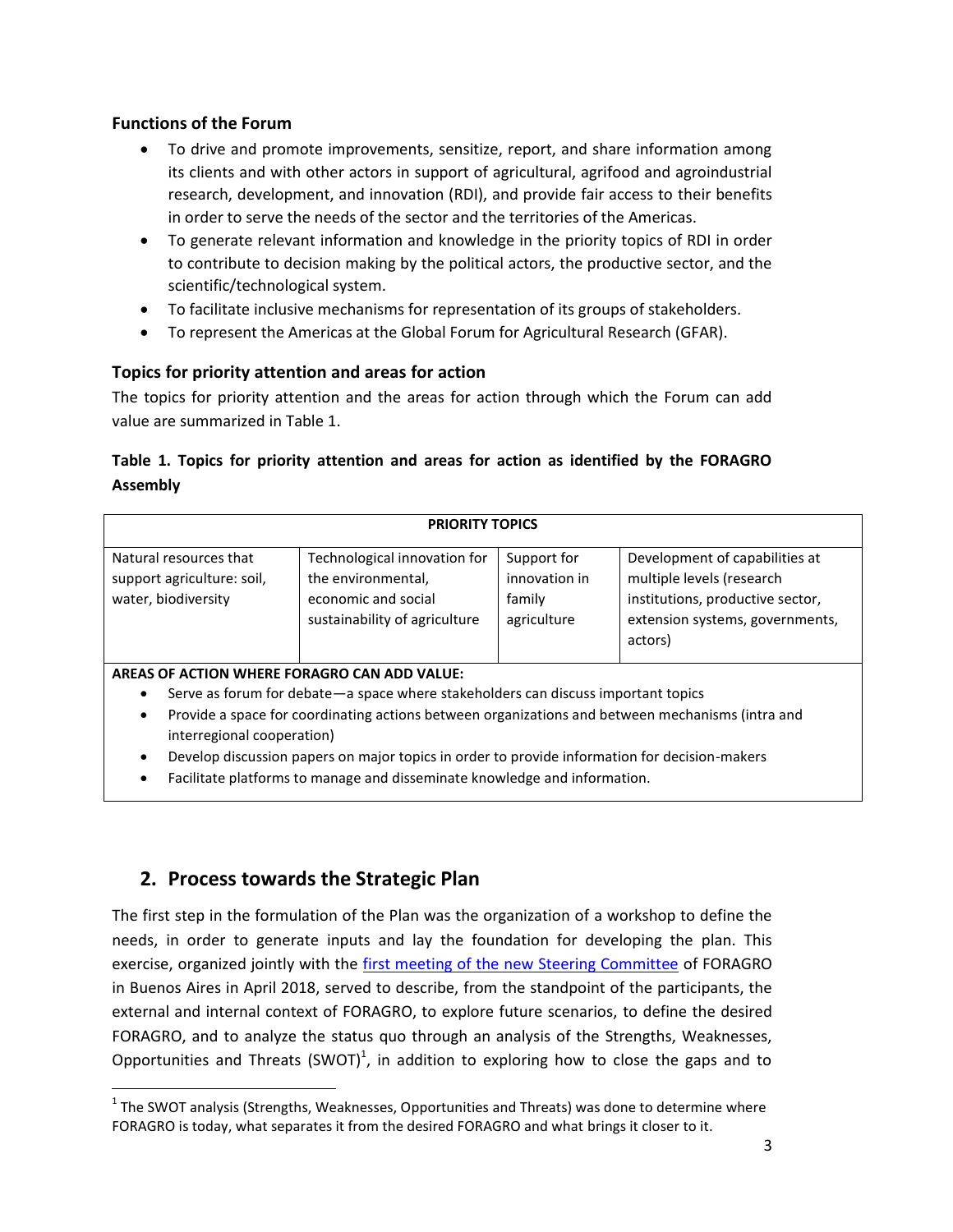initiate the development of a collective change theory to determine the FORAGRO strategy, in keeping with the [2030 Sustainable Development Goals \(SDGs\).](http://www.undp.org/content/undp/en/home/sustainable-development-goals.html) Thus, an attempt will be made to align the future orientation and actions of the Forum with the achievement of these objectives within their areas of action. The results of the workshop were complemented by a series of interviews and virtual focus groups with the participation of key actors who did not participate in the on-site meeting held in Buenos Aires.

#### <span id="page-5-0"></span>**The Desired FORAGRO: key contextual elements**

The key elements of the current context within the region that are relevant for FORAGRO, and which were identified by the participants in the workshop and substantiated during the interviews, are outlined as follows:

#### **Inequality, equity, and inclusion**

The region is described as an environment characterized by great diversity as well as major disparities and inequalities both within the countries and between them. The desired future is one in which these disparities are reduced while diversity is maintained, where the natural resources that support productive systems are protected and where food security, social justice, active and equitable participation of stakeholders in decision making, and access for the excluded sectors, are increased. The role that innovation systems play in advancing toward these objectives should be highlighted.

#### **Growing complexity of the technological and organizational environment:**

The region is described as one with increasing complexity in the organizational and technological context, with increasingly limited resources for RDI. This scenario highlights the need to strengthen dialogue and promote partnerships among the different sectors in order to influence public policies, define common agendas, facilitate greater cooperation among the actors and therefore advance towards common objectives. The desired future is one in which RDI contributes to the achievement of a productive, resilient, competitive, and inclusive agriculture, and in which the stakeholders cooperate for mutual benefit and the good of the society.

#### **Competitiveness and resilience towards achieving the SDGs**

The region is described as one in which the threat of impacts from climate change, the challenges of competitiveness and access to markets, are barriers to eliminating hunger, poverty and improving quality of life. The desired future coincides with achievement of the 2030 SDGs: zero hunger and poverty, resilience of productive systems against climate change, quality of life, partnerships and solid institutions.

#### <span id="page-5-1"></span>**The desired FORAGRO: Strengths, Weaknesses, Opportunities and Threats (SWOT).**

It is important to understand the *status quo*, i.e. where FORAGRO is today with respect to its objective of reaching the Desired FORAGRO. In order to achieve this vision, an exercise was carried out during the workshop held in Buenos Aires to analyze the strengths, weaknesses, opportunities and threats (SWOT), with a view to identifying the opportunities and spaces available for taking advantage of the strengths of FORAGRO and identifying its weaknesses in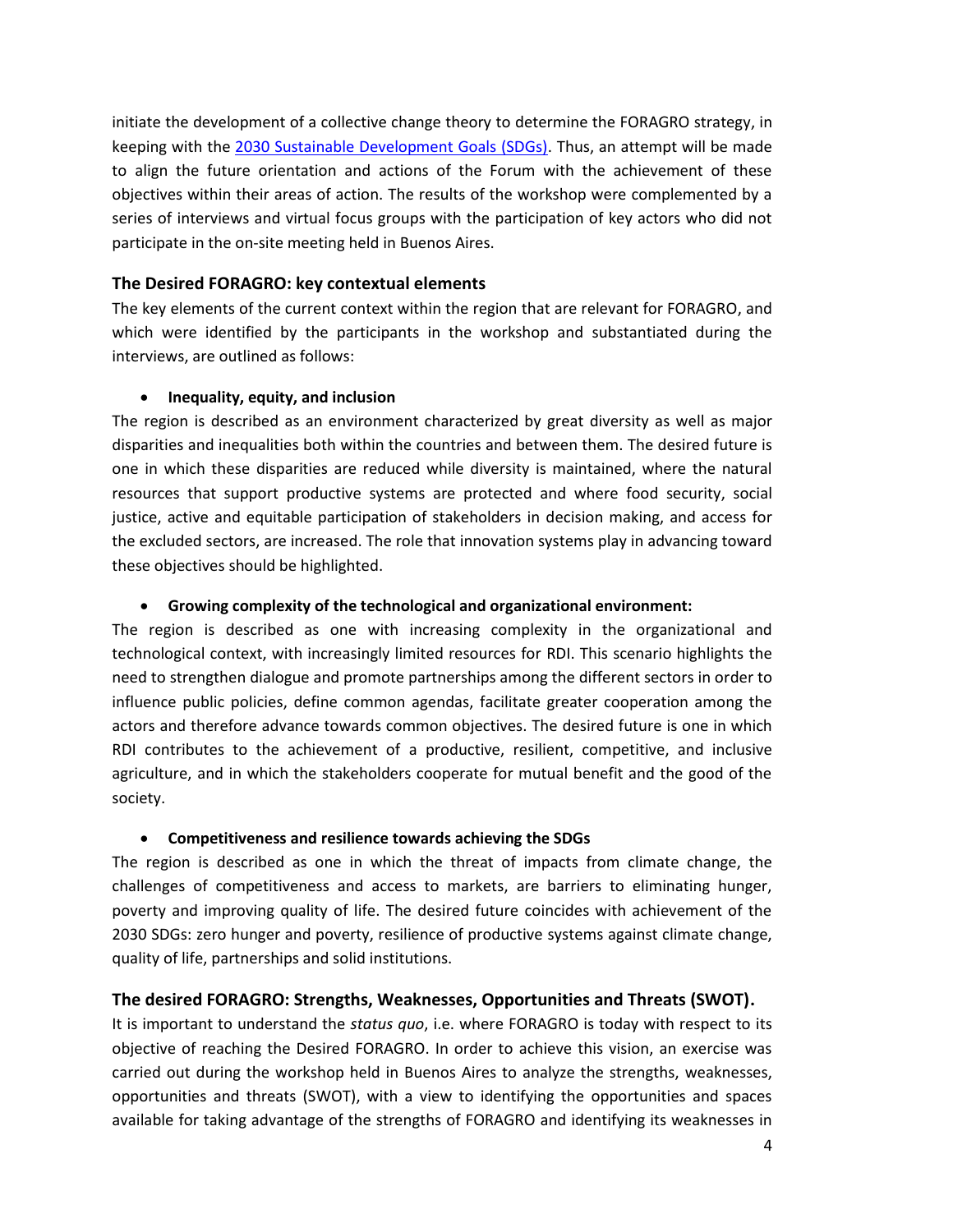order to deal with the challenges. Table 2 presents the findings of the analysis, which was corroborated and supported through the virtual interviews.

| <b>TABLE 2</b>                                               | <b>STRENGTHS</b>                                                                          | <b>WEAKNESSES</b>                                                                                    |  |
|--------------------------------------------------------------|-------------------------------------------------------------------------------------------|------------------------------------------------------------------------------------------------------|--|
| <b>INTERNAL:</b>                                             | 20 years of history and work among<br>various actors                                      | Lack of a financial sustainability<br>mechanism                                                      |  |
| <b>AND</b><br><b>ITS</b><br><b>FORAGRO</b><br><b>MEMBERS</b> | Structure, diversity, and existing<br>partnerships                                        | Insufficient representation of<br>certain sectors                                                    |  |
|                                                              | Participatory mechanisms, inclusive<br>membership, governance, and<br>Charter             | Lack of clarity in its opportunities                                                                 |  |
|                                                              |                                                                                           | Heterogeneity of the membership                                                                      |  |
|                                                              | Adaptability                                                                              | Lack of inclusion of other languages<br>in the region                                                |  |
|                                                              | Individual strengths of the<br>institutions and groups that belong<br>to FORAGRO          | Insufficient attention paid to the<br>countries of the Caribbean                                     |  |
|                                                              | Support from IICA (Secretariat)                                                           | Limited interest from the private<br>sector                                                          |  |
|                                                              | Political backing (IABA)                                                                  | Limited feedback from stakeholders                                                                   |  |
|                                                              | Can work with regional entities                                                           | to their institutions                                                                                |  |
|                                                              | Adaptability                                                                              | Actors and beneficiaries do not<br>know the areas of activity of                                     |  |
|                                                              | <b>Bilingual</b>                                                                          | FORAGRO (lack of visibility)                                                                         |  |
|                                                              | <b>OPPORTUNITIES</b>                                                                      | <b>THREATS</b>                                                                                       |  |
| <b>EXTERNAL:</b>                                             | Influence public policies                                                                 | Financial and political situation of                                                                 |  |
| <b>ENVIRONMENT</b>                                           | Link bases to political entities                                                          | the region                                                                                           |  |
|                                                              | Create multi-stakeholder                                                                  | Budgetary cuts in the institutions                                                                   |  |
|                                                              | opportunities on issues of RDI                                                            | Number of organizations that work<br>in that area and do not                                         |  |
|                                                              | Knowledge management through<br>different platforms of interaction                        | communicate (perception of<br>duplication)                                                           |  |
|                                                              | Interaction with other cooperation<br>mechanisms                                          | Challenge of seizing upon the<br>diversity of the region and                                         |  |
|                                                              | Connection of its mandate to the<br><b>SDGs</b>                                           | maintaining broad representation<br>in governance                                                    |  |
|                                                              | Linkage with rapid action for Small<br><b>Island Developing States (Samoa</b><br>Pathway) | Limited political will (related to the<br>lack of visibility and limited<br>perception of relevance) |  |
|                                                              | Paris Agreement                                                                           |                                                                                                      |  |
|                                                              | South-South Cooperation                                                                   |                                                                                                      |  |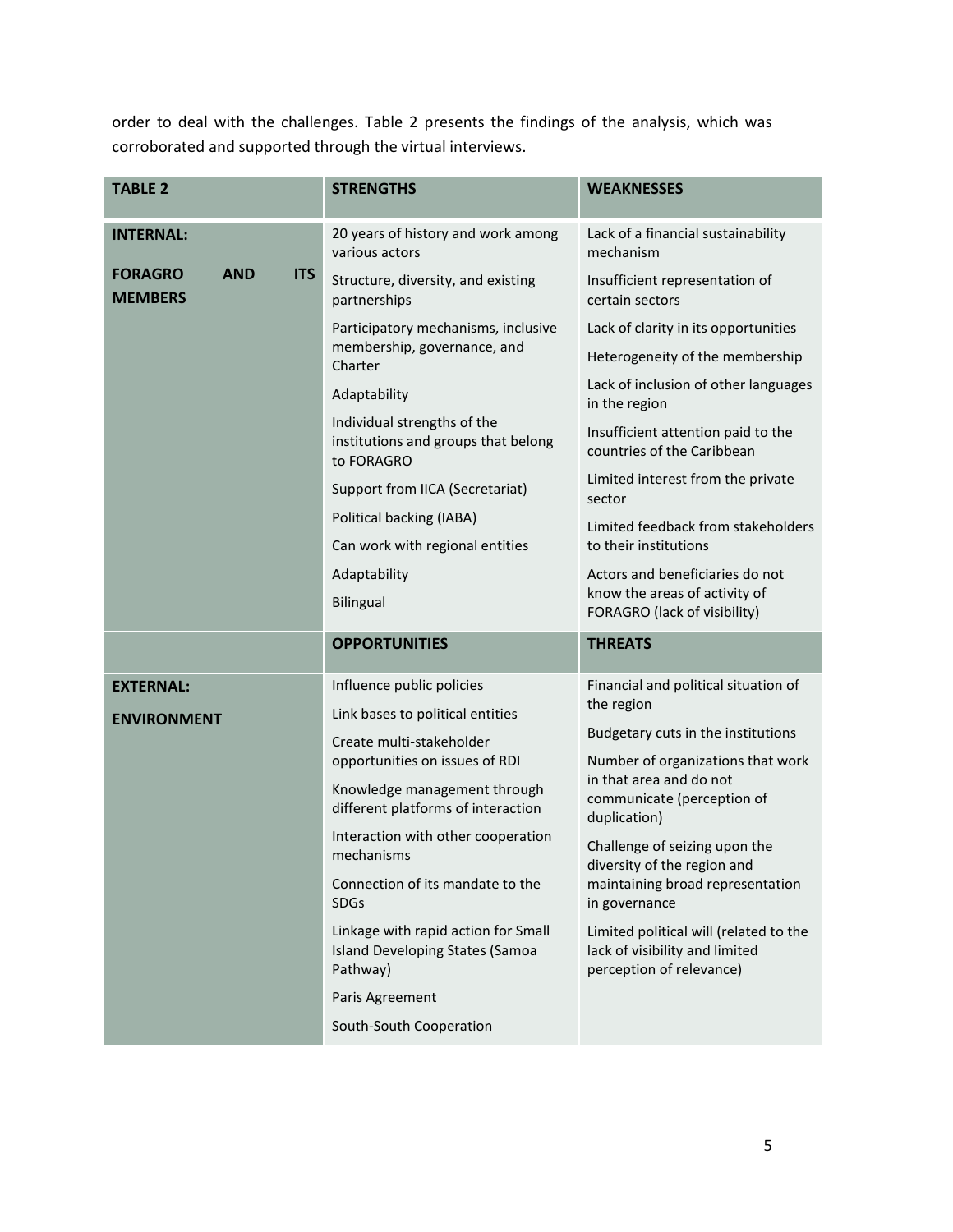## <span id="page-7-0"></span>**The Desired FORAGRO: Expected Results**

The *Expected Results* were defined during the workshop and were corroborated through a series of virtual meetings where the partners openly expressed their position with respect to the direction in which the New FORAGRO should go. The Strategic Plan of FORAGRO establishes the following Expected Results:

**•** FORAGRO is able to influence the agendas and public policies at different levels, due to advocacy campaigns, and to its *positioning* on priority topics for the region.

• FORAGRO is *more visible* in the region and within the global context in view of the implementation of a communication and public relations strategy.

• The *ability of regional actors* in decision-making on RD&I priorities, possible partnerships and funding opportunities is strengthened due to information that is made available and shared through FORAGRO.

• *Partnership among stakeholders* and their ability to benefit collectively from existing opportunities is strengthened as a result of the existence of FORAGRO platforms for disseminating, sharing, and reaching consensus on priorities actions.

• *Capacity-building* opportunities are available to stakeholders as a result of a virtual space facilitated by FORAGRO to compile and share existing tools and options.

• FORAGRO improves its *financial sustainability* as a result of a strategy for resource mobilization.

These expected results frame the strategic paths that the new FORAGRO will adopt over the next 10 years, period set during the reform process. The topics presented below may be reviewed and refocused during a medium-term exercise (5 years) with monitoring and alignment based on the changes that may occur in the region in the short and medium term, i.e., it is anticipated that that there will be possible modifications during the 5-year review, and annual monitoring of the current plan.

## <span id="page-7-1"></span>**3. Strategic Lines of Action and the Path towards Implementation**

The challenges facing agriculture today (climate change, fluctuating international prices, falling public investment in research in some countries, cost of research, access to innovation, sustainability of natural resources, etc.) provide the opportunity and scope for FORAGRO to play a fundamental role by increasing its relevance, and investing in the dissemination and exchange of knowledge on innovation proposed by its partners in the region. This Strategic Plan details the strategic elements of the New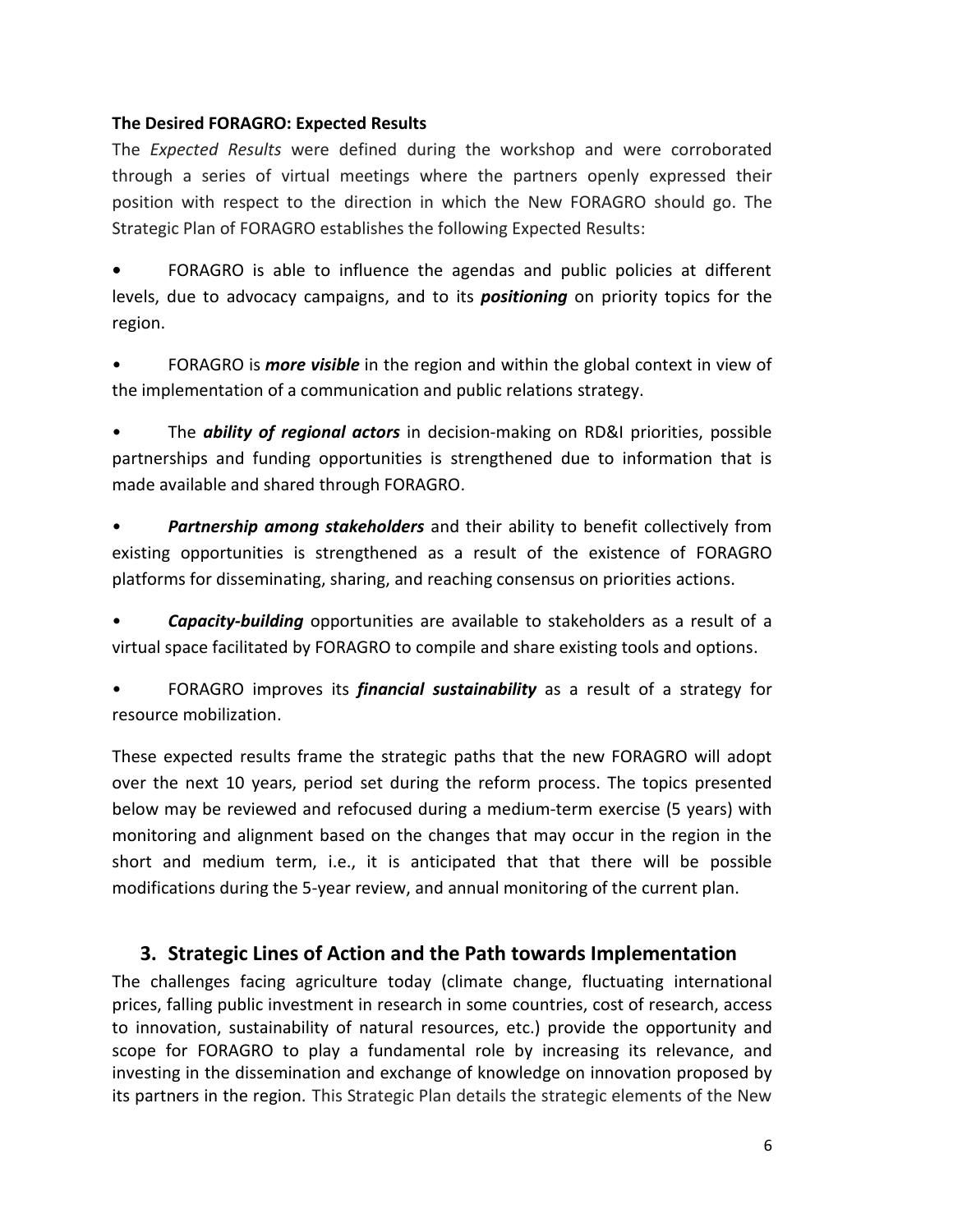FORAGRO that are framed within the Sustainable Development Goals  $(SDG)^2$  and in accordance with these, each element corresponds to one or more specific objectives. The areas highlighted during the consolidation<sup>3</sup> process determine the following strategic lines of action to achieve the Desired FORAGRO.

- a. *Positioning and Visibility*
- b. *Relevance as a Discussion and Exchange Forum*
- c. *Strategic Alliances for Capacity Building*
- d. *Financial Sustainability*

## <span id="page-8-0"></span>**a. Positioning and Visibility**

l

The long history of FORAGRO and its inclusive nature are important precedents that will facilitate its positioning as an example of joint work that can be replicated in other regions and also in areas of cooperation between actors in the Americas. The positioning can be based on strategic alliances and a close relationship with other initiatives in the region, as well as with global<sup>4</sup> partner platforms of the GFAR and participation in GCARD, in addition to ensuring a permanent presence in discussion forums that offer greater visibility. Some strategic actions that FORAGRO can undertake to achieve greater positioning and visibility, also for its members, are outlined below:

- Take advantage of the possibility of participating in the Inter-American Board of Agriculture (IABA) where discussions occur and decisions are also made concerning agriculture in the hemisphere. Topics relevant to RDI can be agreed on and/or guided by FORAGRO. That is, FORAGRO can become a support body of the IABA, by proposing, presenting and promoting strategic issues for agricultural innovation.
- Develop positionings on the priority issues defined by the Assembly with working groups or subcommittees to support the Steering Committee as part of collective actions that establish impact at the regional level.
- Increase visibility and relevance through participation in regional (and international) entities through closer association with organizations such as the

https://www.un.org/sustainabledevelopment/en/objectives -de-development-sustainable

<sup>&</sup>lt;sup>2</sup> The Sustainable Development Goals seek to eradicate poverty, protect the planet and ensure prosperity for all as part of a new 2030 agenda. Access the website for details:

 $3$  This process has been supported through a letter of agreement signed between IICA and the GFAR (Global Forum for Agricultural Research).

<sup>&</sup>lt;sup>4</sup>. Through GFAR, FORAGRO has important access to other groups whose mission resembles that of FORAGRO in other regions of the world. Some of these groups include: Association of Agricultural Research Institutions in the Near East and North Africa

<sup>(</sup>AARINENA), Forum of Agricultural Research in Africa (FARA), African Forum of Agricultural Advisory Services (AFAAS), Council of Western and Central Africa for Agricultural Research and Development (CORAF / WECARD), Association for the Strengthening of Research Agriculture in East and Central Africa (ASARECA), Agricultural Research and Development Coordination Center for Southern Africa (CCARDESA), Forum of Universities in Africa (RUFORUMUM), Association of Agricultural Research Institutions of Central Asia and the Caucasus (CACAARI) .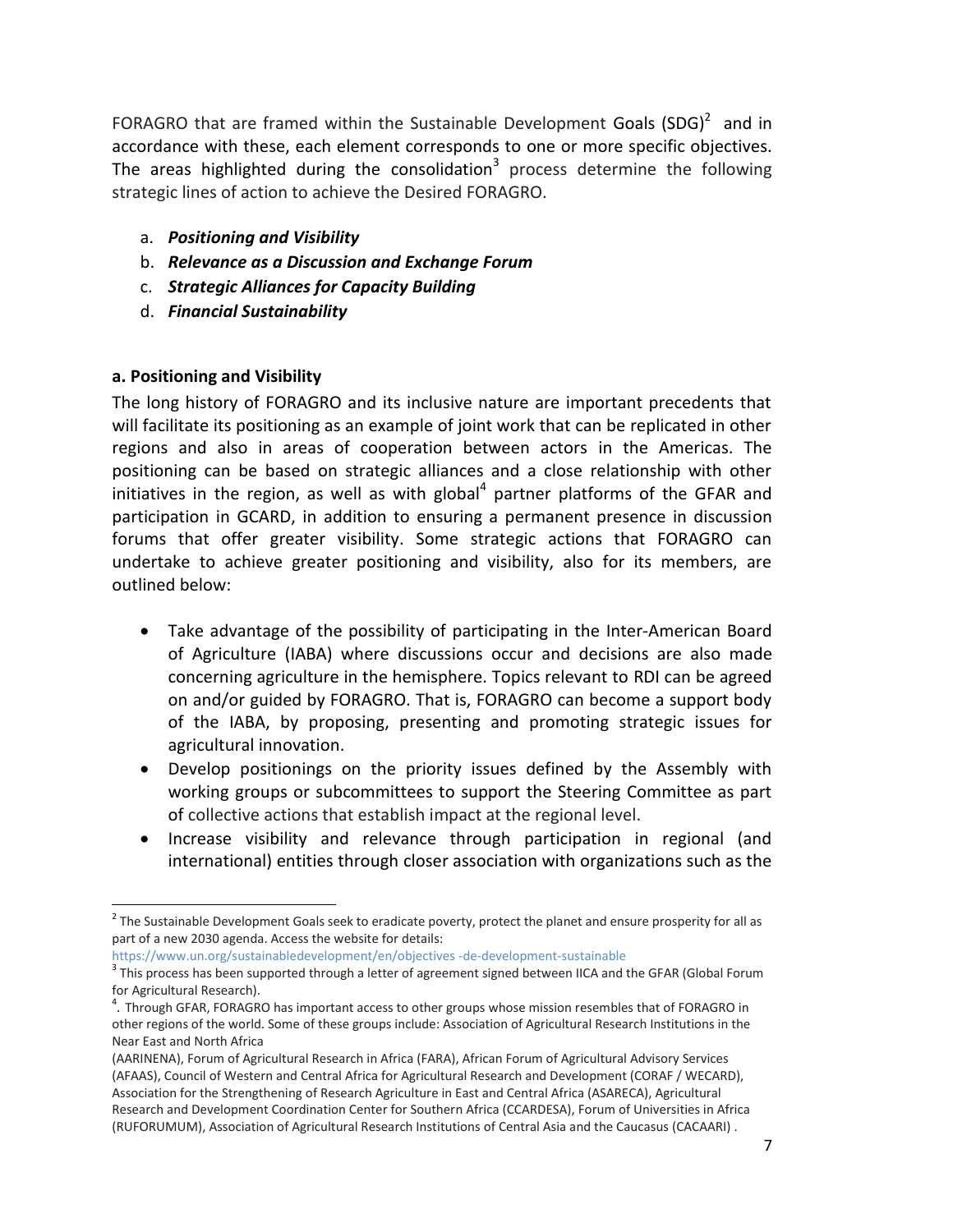Specialized Meeting on Family Farming (REAF) of MERCOSUR, the Southern Agricultural Council (CAS), the Central American Agricultural Council (CAC), the Global Forum for Global Advisory Services (GFRAS), the Food and Agriculture Organization of the United Nations (FAO), the International Fund for Agricultural Development (IFAD), the Committee on World Food Security (CFS) and other potential partners with whom there is no direct relationship. In the case of FAO, for example, FORAGRO can play an important and guiding role in joining the Regional Office of Latin America (RLC) in its actions regarding the development and implementation of the Hunger-Free Latin America and the Caribbean Initiative (HFLACI)<sup>5</sup>. The three lines of work proposed by the HFLACI present specific options that fall within the scope of FORAGRO such as: 1 policies related to the right to food; 2- the strengthening of alliances in the region and 3- support for governance as well as generating capacities<sup>6</sup>. With respect to the International Committee of Food Security (CSA), where the path and policies to combat hunger and poverty are marked globally and in each geographical region, FORAGRO can play a role by participating in the actions of the CSA in food security and global policies in the Americas. This is a strategic feature that would increase its visibility along with direct coordination with the countries and entities that make up the CSA, including the Civil Society Mechanism (CSM), the Private Sector Mechanism (PSM) and its specialized working groups.

- Take advantage of the virtual information sharing system on topics relevant to innovation through the Information System for Science, Technology and Innovation for Agriculture in the Americas (INFOTEC)<sup>7</sup> that was developed by IICA in response to a request from FORAGRO.
- Create opportunities through its positioning at conferences, workshops and other initiatives (virtual and/or face-to-face) so that actions may ensue among its partners and other regional actors. In this way, FORAGRO will take advantage of its position to articulate local and regional action networks, by bringing together different actors to carry out RDI activities.
- Make an effort to participate in events organized by GFAR, FAO-RLC and IFADfollowing up on the FAO / IFAD calendar and also that of other agencies at the regional level, as well as a greater link with civil society organizations and the private sector.
- Maintain a constant presence by participating in different initiatives, events and/or meetings, at the regional or hemispheric level. Some examples include:

 $\overline{a}$ 

<sup>&</sup>lt;sup>5</sup> FAO Hunger-Free Latin America and the Caribbean Initiative (IALCSH[\) http://www.fao.org/in-action/apoyo](http://www.fao.org/in-action/apoyo-ialcsh/en)[ialcsh/en](http://www.fao.org/in-action/apoyo-ialcsh/en)

<sup>&</sup>lt;sup>6</sup> These 3 specific themes of the FAO in the Region can capitalize on the strengths that FORAGRO has through its presence as a unique regional forum. In the specific case of IFAD, an association with FORAGRO will complement some of its programs such as the "Rural Solutions" that establish concrete examples of agricultural innovation and lines of action as well as a dialogue with other regional forums.

<sup>&</sup>lt;sup>7</sup> INFOTEC se[e http://infoagro.net/en/infotec](http://infoagro.net/en/infotec)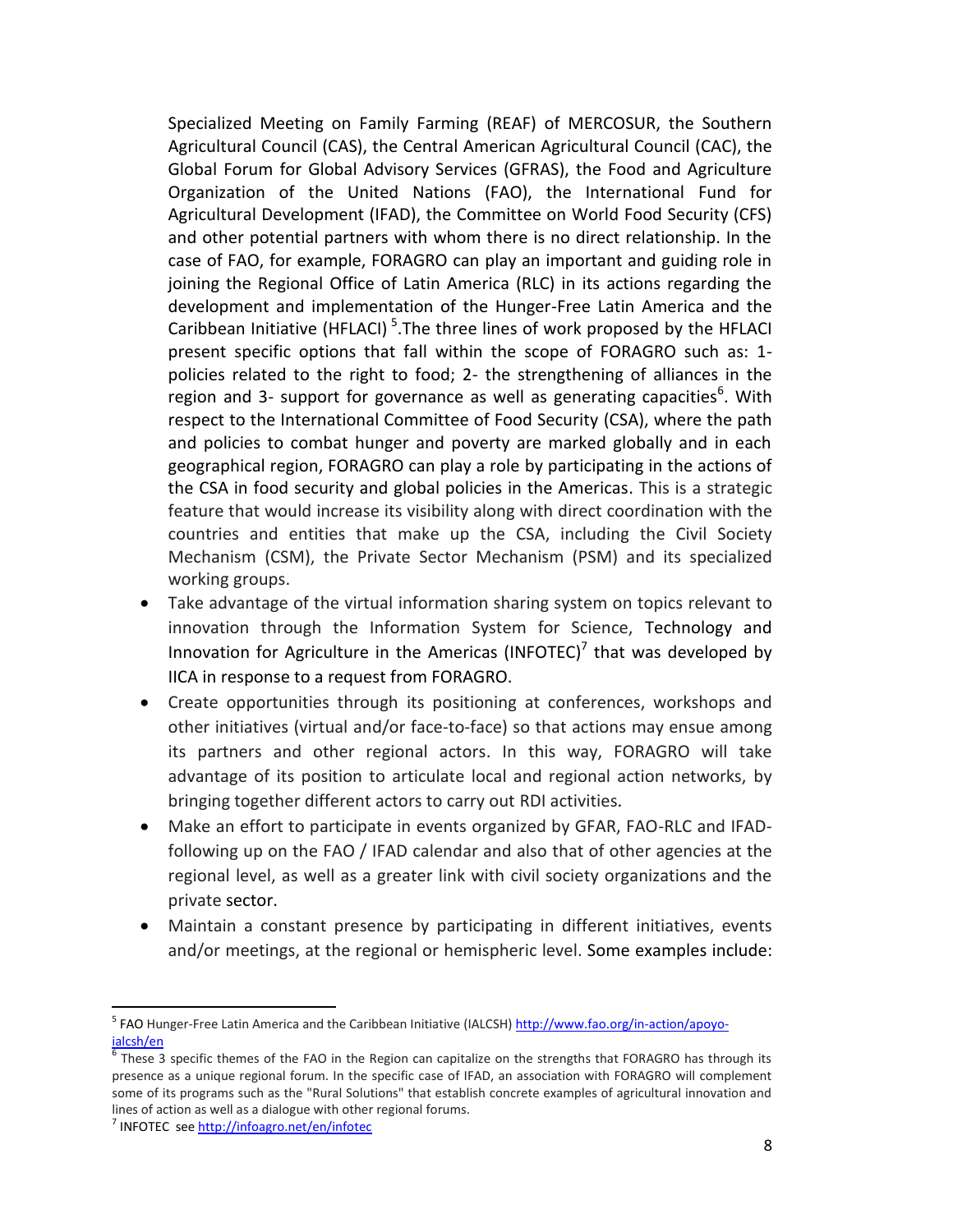<span id="page-10-0"></span>playing a role in support of Parliamentary Fronts against Hunger (FAO)<sup>8</sup> and also in Regional Meetings and Conferences of FAO in Latin America and the Caribbean (LAC),<sup>9</sup> among others.

 Create the "FORAGRO brand" that will become synonymous with RDI and will be recognized beyond the region. This is a marketing tool that FORAGRO can use as a "flagship" that would give greater visibility to the forum $^{10}$ .

## **b. Relevance as a Forum for discussion and exchange on different aspects of the innovation processes at the regional level**

The following actions are proposed for this strategic line of action:

- Act as a mediation, facilitation and communication entity in the Americas. Achieve interaction through virtual platforms to drive and disseminate innovation-action issues in the region. FORAGRO disseminates new technologies, good practices and case studies, thus helping to reduce the technical and social gaps within the region.
- Expand and increase regional and international South-South, North-South and triangular cooperation, facilitating access to areas of science, technology and innovation and thereby improving exchange for sustainable development, cementing links and alliances between multiple partners who mobilize and share knowledge, experience, technology and financial resources to support the achievement of the Sustainable Development Goals in the region.
- Attract new partners such as specific groups that are dedicated to the production and/or processing of agricultural products so that they can use FORAGRO as a means of disseminating their activities. This is a strategic opportunity that will enable fluid communication and exchange of innovative elements of production and marketing, which could be accompanied by a study of regional opportunities that are mutually beneficial to both FORAGRO and these production and marketing groups.
- Propose exchanges between the academic and political sectors with the various stakeholders that comprise FORAGRO, develop virtual platforms that allow for discussion, agreements and a preparation of strategic positioning documents for its members.
- Develop *a Communication Plan* to allow for systematic follow-up on the initiatives from the partners and provision of feedback and periodic information on the strategic decisions taken. In this way, FORAGRO increases its convening capacity and concentrates on priority issues in support of innovation, with elements of exchange and dissemination linking sectors and

 $\overline{\phantom{a}}$ <sup>8</sup> <http://www.fao.org/3/I8723EN/i8723en.pdf> Declaration of Parliamentary Front Against Hunger

<sup>&</sup>lt;sup>9</sup> Regarding FAO Regional Conferences in Latin America and the Caribbean (LARC) : Next meeting in 2020 in Nicaragua and also the

CAS meeting on Food Security to be held annually in Rome.

<sup>&</sup>lt;sup>10</sup>The "FORAGRO Brand" can make use of different languages of the region to achieve greater visibility and reach new audiences and partners.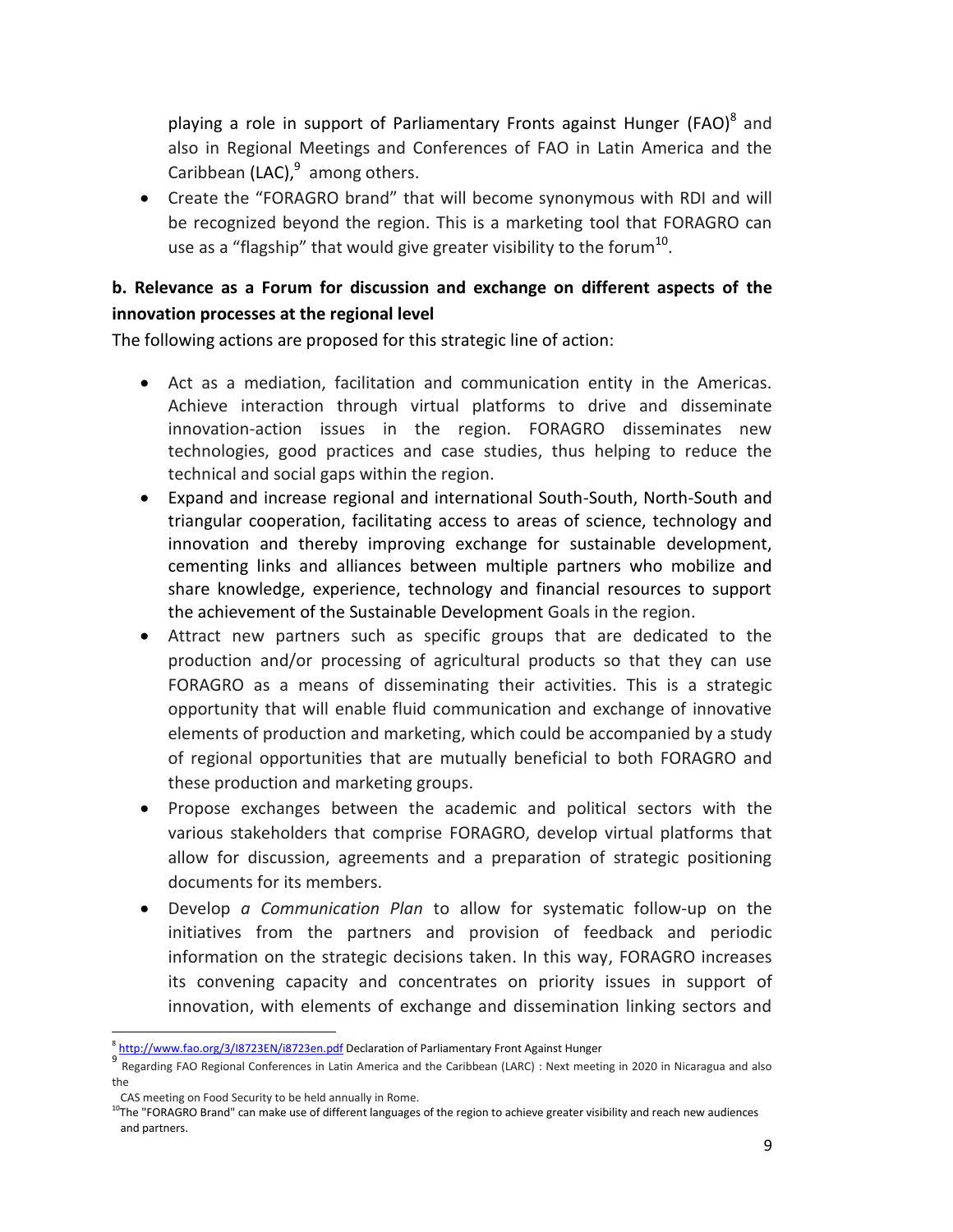facilitating the flow of specialized information. In this way, the element of strategy is solidified in its Communication Plan, which will also help to achieve visibility and to increase its presence and positioning $^{11}$ .

- Publish and disseminate, through virtual means, information about collective actions in order to publicize and share the results and impact of its stakeholders.
- Coordinate actions that may supplement and make aspects relating to innovation visible such as the *10 Year Support to Rural Youth Initiative* <sup>12</sup> and many others.
- Facilitate and narrow the gender dimension with greater emphasis on reaching family farming organizations, organizations of women producers and entrepreneurs within the region, as well as rural youth groups, etc.
- <span id="page-11-0"></span> Develop a Monitoring System to follow up on strategic partnerships and collect information on the results achieved as well as their potential impact in the region. In this way, the response capacity and the strengthening of its profile to its partners, other potential members and the general public will be improved, which will facilitate access to future economic resources.

## **c. Strategic alliances for capacity building**

 $\overline{\phantom{a}}$ 

The strengthening of capacities is another line of strategic action prioritized in this plan and where FORAGRO can play an important role through the scope of its actions and the diversity of its members. Accordingly, the proposed actions are:

- Strengthening the presence of FORAGRO in the regions and promoting the decentralization of activities through [sub] regional forums or local partners who could coordinate collective actions, where they can demonstrate a comparative advantage.
- Strengthening strategic alliances with partners and their action networks through the use of virtual platforms and face-to-face meetings<sup>13</sup> in order to manage knowledge and drive training activities.
- Establishing working groups or subcommittees to support the Steering Committee as part of collective actions that establish impact at the regional level.

<sup>&</sup>lt;sup>11</sup> Communication is considered an important point that should take into account contributions and new avenues of relationship given the multiplicity of virtual channels that exist and are adopted by different social groups. This gives rise to the strategic use of social networks and communication tools that facilitate the implementation of the revised communication plan of FORAGRO.

<sup>&</sup>lt;sup>12</sup> See YPARD, 10 years of work: What have we learnt and where are we going. [https://lac.ypard.net/2016-january-](https://lac.ypard.net/2016-january-5/10-years-ypard-what-have-we-learned-and-where-are-we-going)[5/10-years-ypard-what-have-we-learned-and-where-are-we-going](https://lac.ypard.net/2016-january-5/10-years-ypard-what-have-we-learned-and-where-are-we-going)

<sup>13</sup> Face-to-face meetings should be limited to issues requiring the involvement of the Secretariat and the Steering Committee, thus incurring less travel expenses and the holding of face-to-face events at longer intervals (every two years, etc.)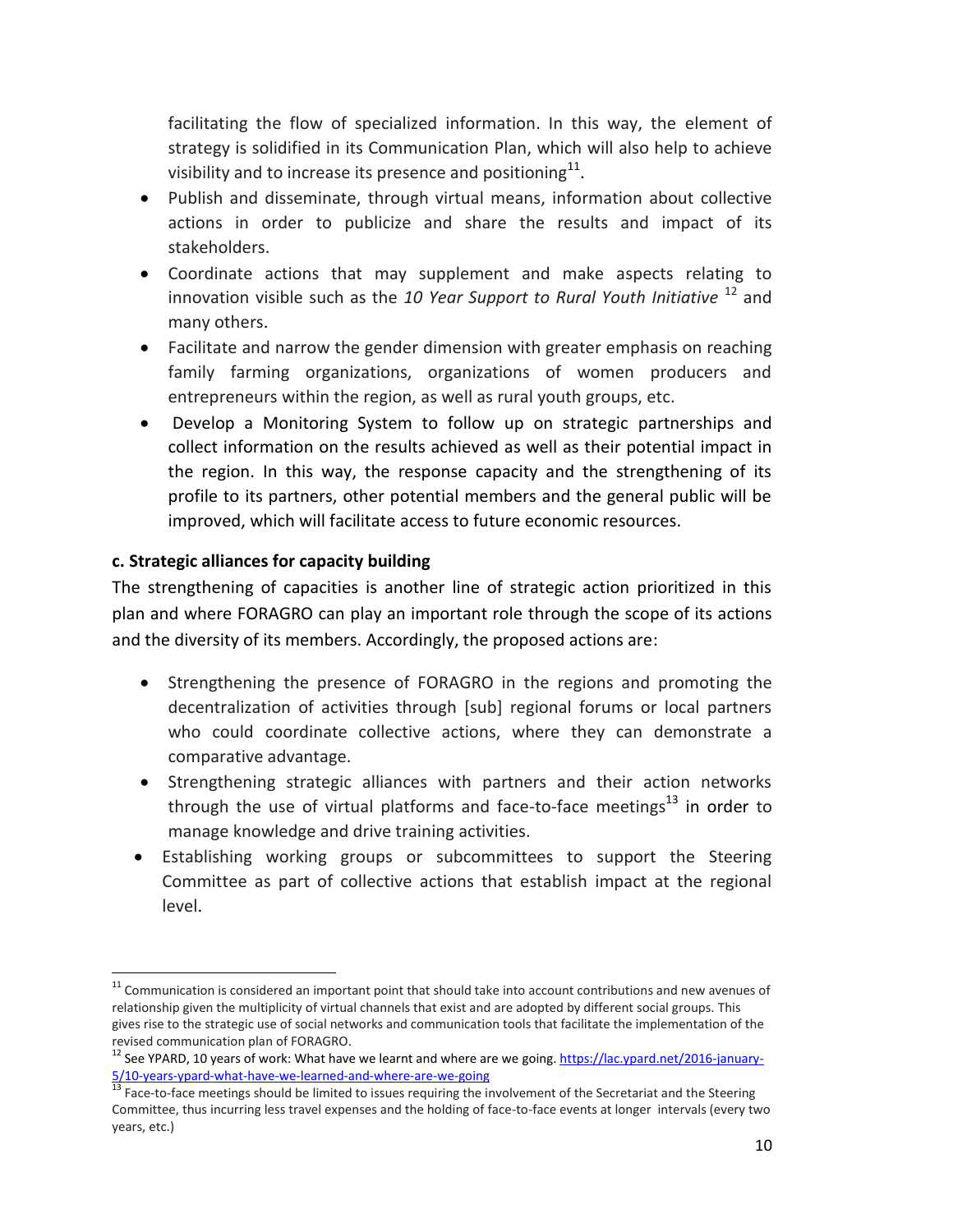- Taking advantage of available resources that are accessible through partnerships with other regional platforms (mainly in Africa or Asia) through GFAR; in addition to establishing support for the institutionalization and dissemination of knowledge to expand capacities with regional organizations of farmers, prioritizing women and youth, indigenous and native people.
- Taking advantage of the conceptual framework as well as tools for the development of capacities and innovation such as those proposed by the "Tropical Agriculture Platform" (TAP)  $^{14}$ , of which FORAGRO is a partner, within the framework of action relating to Capacity Development for Agricultural Innovation Systems (CDAIS)<sup>15</sup>.

## <span id="page-12-0"></span>**d. Financial Sustainability**

 $\overline{a}$ 

The financial stability of FORAGRO is an issue that must be carefully planned, given that economic solvency without ups and downs will make the actions of its Secretariat and the management of the Steering Committee easier, in addition to implementing a strategic plan without delays to accompany the RDI processes in the region. To achieve this strategic line of action, the proposal includes:

- Achieving financial stability through multiple contributions resulting from the development and implementation of a consensual fund search strategy with a variety of donors in the sector. The role and positioning of FORAGRO within the region will enable the forum to be a catalyst for economic resources to consolidate its actions and to achieve the Desired FORAGRO.
- Achieving financial stability by establishing mechanisms and guidelines for receiving contributions from partners, so that they do not affect the independence and inclusiveness of the forum.
- Considering potential sources of financing through the identification of new donors who contribute "seed funds" to support the preparation of expressions of interest for its members. Some possible sources of financing may be: the Inter-American Development Bank, the European Commission, the World Bank-LAC, etc. and from the private sector, the Maseca Foundation, the Walmart Foundation, the Nestlé Foundation, the BIMBO Group, etc.
- Stimulating the mobilization of resources by supporting its partners in the preparation of proposals to achieve collective actions at the local, national and regional levels.
- Initiating discussions with the FONTAGRO Steering Committee in order to examine, propose and coordinate agreements that determine joint actions for

 $14$  The Tropical Agriculture Platform (TAP) is a model that can be considered by FORAGRO in its entirety or in some of its elements that fit its regional reality. The work developed by TAP is accessible and used by multiple GFAR partners. See description at

[https://tapipedia.org/sites/default/files/tap\\_flyer\\_a4\\_en\\_print\\_single\\_pages\\_0.pdf](https://tapipedia.org/sites/default/files/tap_flyer_a4_en_print_single_pages_0.pdf)

<sup>&</sup>lt;sup>15</sup> The framework for Capacity Development in Agriculture and Innovation (CDAIS) uses the GFAR model called "Web of innovation" that proposes non-linear communication with platforms from other regions that is supported by the European Community.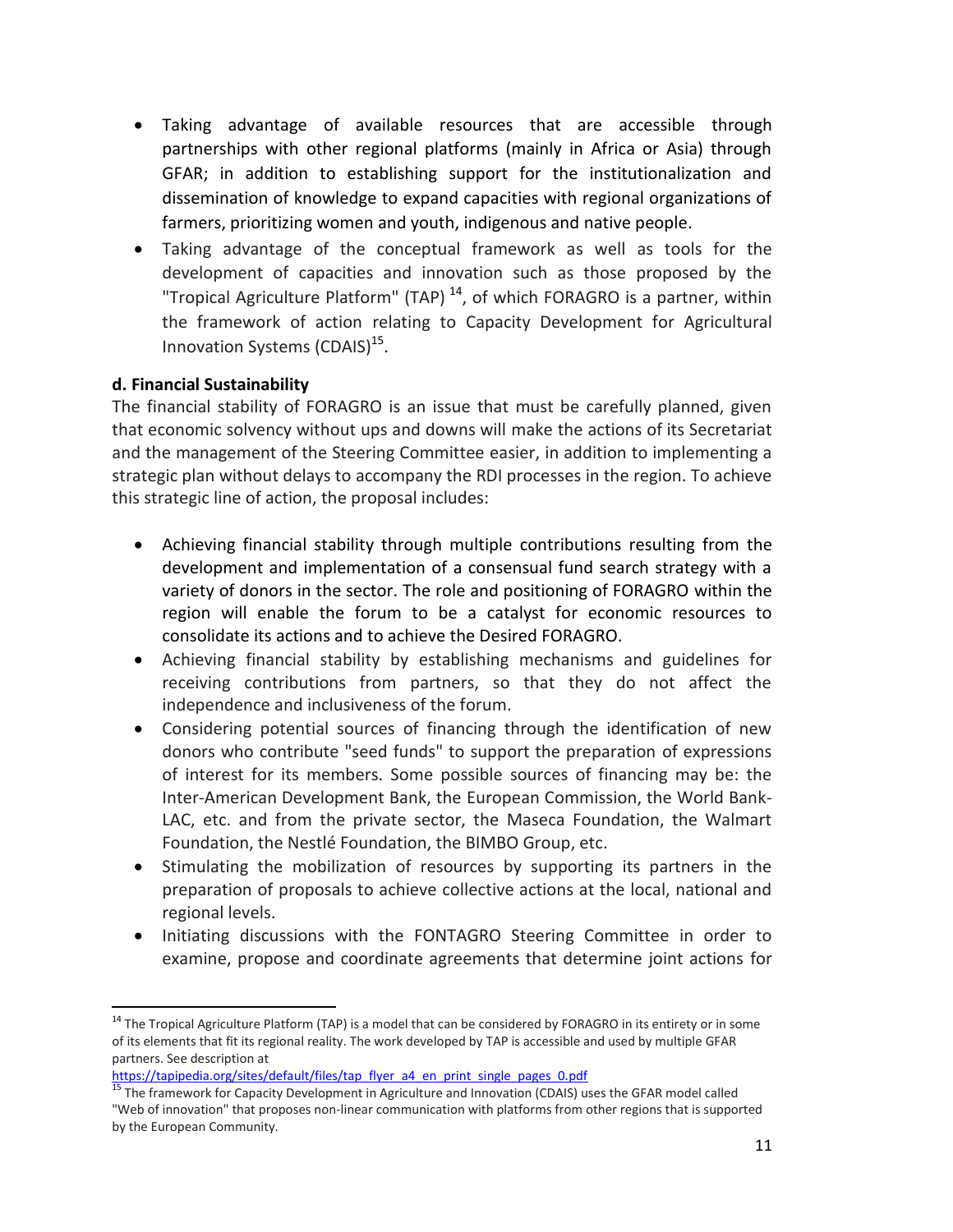outlining new investment options in the region with partners, which will be mutually beneficial.

## <span id="page-13-0"></span>**4. FORAGRO and the SDGs**

The strategic actions of the *Desired FORAGRO* in general, and in each of the points listed above in particular, are effectively represented as supporting the achievement of the implementation and scope of the 17 Sustainable Development Goals (SDGs) in the Region. It should be noted that, although the SDGs as a whole point to a substantial improvement in the quality of life and the management of resources, FORAGRO can have a special impact on the scope of the following *Objectives*:

*Objective # 1 End of Poverty and Objective # 2 Zero Hunger*: Both objectives reflect a particular emphasis on the scope of food security. FORAGRO can therefore contribute significantly promoting improved decision making for a favorable environment for innovation and through its partners (in production, transformation and marketing);

*Objective # 3 Health and Wellbeing and Objective # 4 Quality Education***:** These objectives are linked to a strategic orientation of FORAGRO regarding issues of food systems and training or non-formal extension education, through communication channels and suggested virtual platforms;

*Goal # 10: Reduction of Inequalities and Objective # 11: Sustainable Cities and Communities***:** FORAGRO can play an important role in the achievement of elements of social equality in the Americas and sustainability in both rural and urban areas, which is of fundamental importance given that Latin America is the region with the highest percentage of urbanization worldwide and has a high index of hemispheric inequality;

*Objective # 17 Partnerships to Achieve the Objectives (of Sustainable Development)***:** Through the achievement of this objective, the nature of FORAGRO as a regional forum can be specifically highlighted. The inclusive nature of FORAGRO, the existing alliances and those that will be forged through its new strategy, will consolidate its contribution to Objective #17, which is considered as the culmination of the previous ones and where FORAGRO can have an impact by becoming a model for other forums in various regions of the world.

While this plan outlines the possible contribution of FORAGRO in the implementation of several of the SDGs in particular, it should be noted that all the SDGs are interrelated, and that the realization (or lack thereof) of an objective affects the achievement of all of them. In this respect, FORAGRO contributes to the achievement of sustainable development comprehensively and globally<sup>16</sup>.

 $\overline{a}$ <sup>16</sup> The Sustainable Development Goals seek to eradicate poverty, protect the planet and ensure prosperity for all as part of a new 2030 agenda. Each goal has specific objectives that can be reviewed following the links of each case.